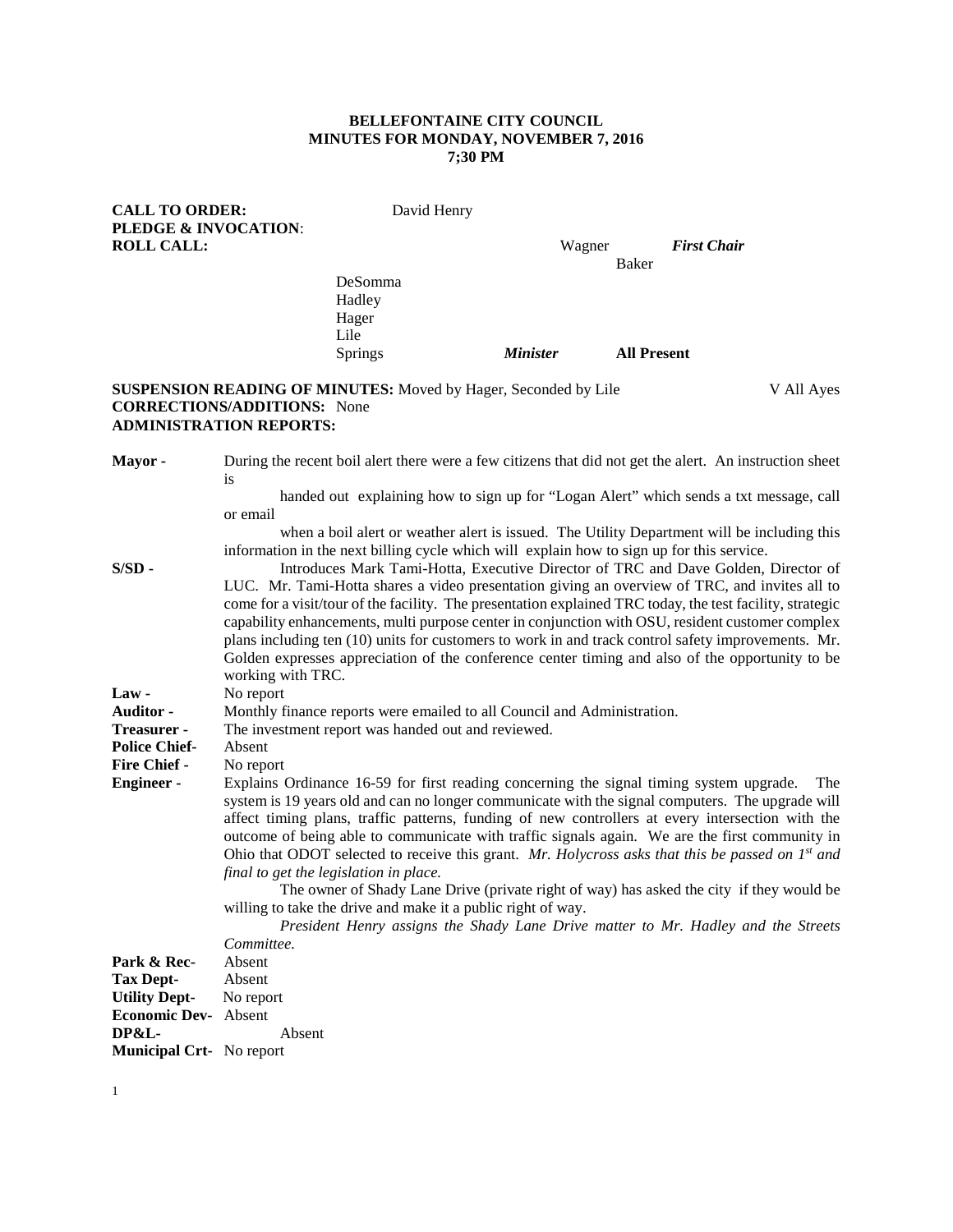**Code Enforce-** Announces that the seven (7) derelict residential properties will soon go out to bid to be razed. The project at Mary Rutan is wrapping up including the shelter house roofs and asphault.

# **REPORTS OF STANDING COMMITTEES:**

| <b>Rules -</b>   | Announces a committee meeting to be held on November $16th$ at 7:30 am in Council |  |  |  |  |  |  |
|------------------|-----------------------------------------------------------------------------------|--|--|--|--|--|--|
|                  | Chambers.                                                                         |  |  |  |  |  |  |
|                  | Discussions will include electronic vs paper agendas.                             |  |  |  |  |  |  |
| <b>Finance -</b> | Explained ordinances on agenda.                                                   |  |  |  |  |  |  |
| Utilities -      | Explained ordinance on agenda.                                                    |  |  |  |  |  |  |
| Safety -         | No report                                                                         |  |  |  |  |  |  |
| <b>Streets -</b> | Explained ordinance on the agenda.                                                |  |  |  |  |  |  |
|                  | Sidewalks, Curbs & Parks - No report                                              |  |  |  |  |  |  |
| Audit -          | No report                                                                         |  |  |  |  |  |  |

# **COMMUNICATIONS FROM CITIZENS:**

# **INTRODUCTION OF ORDINANCES:**

### **1. ORDINANCES FOR 1ST READING**

| $16 - 59$ | A.                                 | AN ORDINANCE AUTHORIZING UPDATE TO CITY OF BELLEFONTAINE, OHIO SIGNAL<br>SYSTEM AND<br>DECLARING AN EMERGENCY IN<br>TIMING<br><b>THE</b><br>CITY OF<br><b>STREETS</b><br>BELLEFONTAINE, OHIO.                                                                        |    |
|-----------|------------------------------------|----------------------------------------------------------------------------------------------------------------------------------------------------------------------------------------------------------------------------------------------------------------------|----|
|           | $3RR -$<br>Passage -<br>Adoption - | Moved by Hadley, seconded by DeSomma<br>V All Ayes<br>Moved by Hadley, seconded by Lile<br>V All Ayes<br>Moved by Hadley, seconded by Lile<br>V All Ayes                                                                                                             |    |
| $16 - 60$ | <b>B.</b>                          | AN ORDINANCE AUTHORIZING THE PURCHASE OF MISCELLANEOUS SUPPLIES,<br>EQUIPMENT AND SERVICES FOR USE IN 2017, AND DECLARING AN EMERGENCY IN<br>THE CITY OF BELLEFONTAINE, OHIO.<br><b>FINANCE</b>                                                                      |    |
|           | $3RR -$<br>Passage -<br>Adoption-  | Moved by Baker, seconded by Wagner<br>V All Ayes                                                                                                                                                                                                                     |    |
| 16-61     | $C_{\cdot}$                        | ORDINANCE ESTABLISHING AND PROVIDING FOR COMPENSATION<br>AN<br>DEPARTMENT HEADS AND SUPERVISORY HOURLY POSITIONS FOR CERTAIN CITY<br>EMPLOYEES AND DECLARING AN EMERGENCY IN THE CITY OF BELLEFONTAINE,<br>OHIO. (2017 SUPERVISORY WAGE ORDINANCE)<br><b>FINANCE</b> | OF |
|           | $3RR -$<br>Passage -<br>Adoption-  | Moved by Baker, seconded by Hadley<br>V All Ayes                                                                                                                                                                                                                     |    |
| $16-62$   |                                    | AN ORDINANCE ESTABLISHING AND PROVIDING FOR COMPENSATION FOR<br>D.<br>CERTAIN SERVICE EMPLOYEES OF THE CITY OF BELLEFONTAINE AND DECLARING<br>AN EMERGENCY IN THE CITY OF BELLEFONTAINE, OHIO. (2017 SERVICE WORKERS<br>PAY ORDINANCE)<br><b>FINANCE</b>             |    |
|           | $3RR -$                            | Moved by Baker, seconded by DeSomma<br>V All Ayes                                                                                                                                                                                                                    |    |